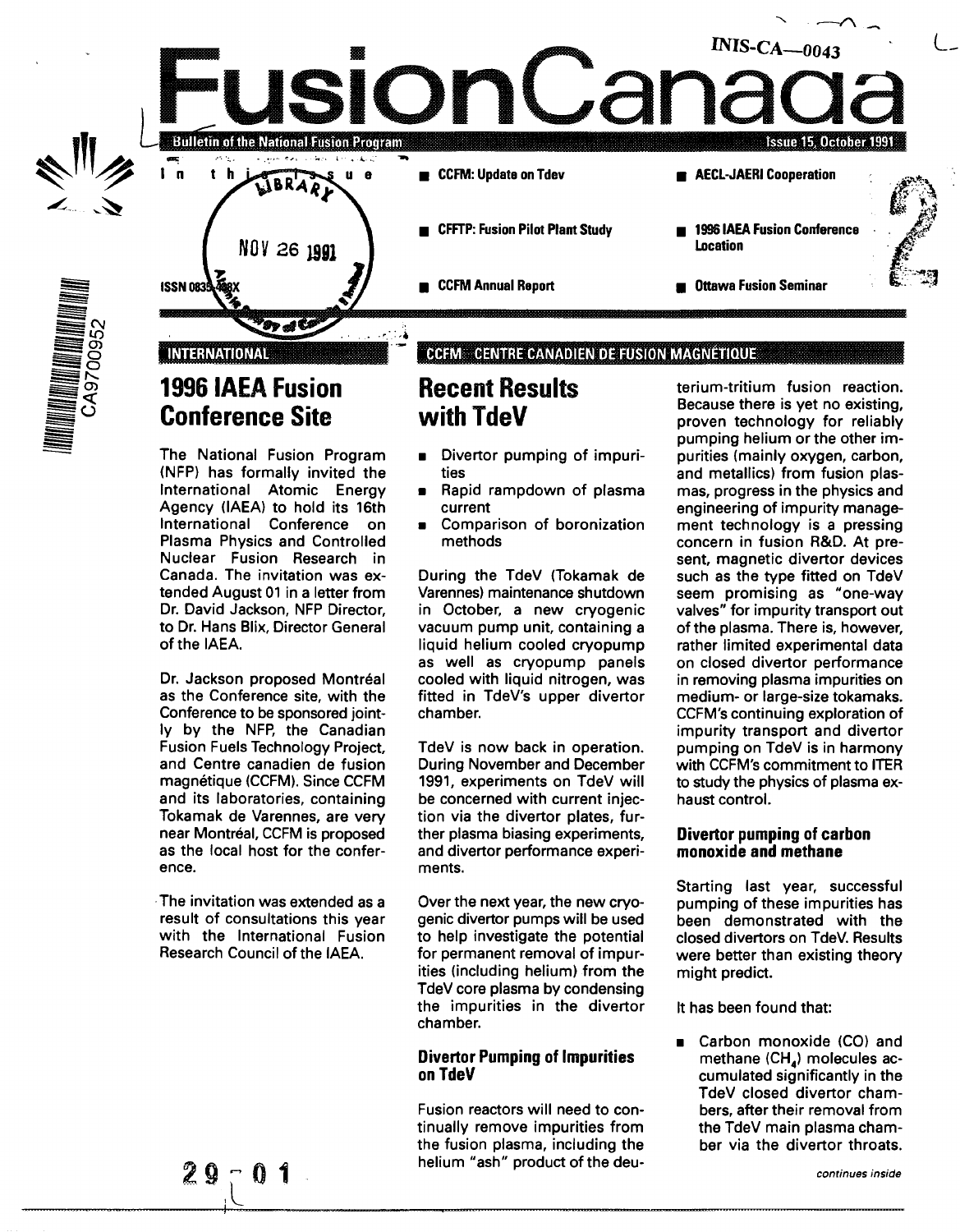

## **Recent Results with TdeV**

continued

Depending on TdeV operating conditions, the partial pressures of CO and  $CH<sub>4</sub>$  in the divertor chambers were as much as 30 times greater than CO and CH<sub>4</sub> partial pressures in the TdeV main plasma chamber. This indicates that, in effect, the divertors can act as one-way valves for these molecules.

• Hydrogen did not accumulate significantly in the divertor chambers. The overall effect is that there is little net pumping of hydrogen out of the main plasma chamber through the divertors.

At present, there is no proven means of removing helium "ash" -the product molecule of the D-T fusion reaction - from burning fusion reactor plasmas. It is necessary to find a way to continuously remove helium from fusion plasmas, if future fusion reactors are to be able to operate in continuous mode. The divertor operation results outlined above give no clear picture of divertor pumping efficiency for helium. Both the mass number and the ionization potential of helium are closer to those for hydrogen than they are to those of CO or  $CH_{4}$ .

CCFM intends to investigate the behaviour of helium-4 in TdeV and its divertors during the next year. The cryogenic pump unit now in place in the upper divertor chamber should be capable of pumping helium from the divertor. By introducing helium into plasma discharges on TdeV, and observing helium transport in the divertors and main plasma chamber, it is hoped to learn something of helium physics in divertor operation.

More information from Bernard Terreault (514) 652-8693 or  $(514)$  468-7711.

#### **Importance of plasma current control**

Routine fast rampdown and termination of plasma current in tokamaks, without plasma disruptions, will be very important for future fusion power reactors. Plasma disruptions at full plasma current have the potential to do considerable damage to the walls of the plasma chamber, by depositing a plasma's kinetic energy on material surfaces. In addition, plasma disruptions introduce the possibility of transforming some magnetic energy, from the tokamak's poloidal and toroidal fields, into sudden eddy current heating or increased plasma kinetic energy. For a large tokamak with about 25 megamps plasma current, the magnetic energy content of the plasma might be in the order of perhaps 50 gigajoules (50,000 megawatt-seconds). Since the magnetic energy in the plasma's poloidal field is proportional to the square of the plasma current, it can be important to reduce the plasma current as much as possible, rapidly and stably, before any plasma disruptions can impact the tokamak interior walls. Disruptions might arise from rapid-growth plasma instabilities or other causes. Mechanisms for rapidly reducing plasma current, so that plasma-termination disruptions deposit less energy, will therefore be very important for future fusion power reactors.

#### **Rapid rampdown of TdeV plasma current**

Very rapid, disruption-free rampdown of plasma current at uncommonly high current rampdown rates has been achieved on TdeV. The high rampdown rates were achieved by programmed control of the TdeV electric power systems, in combination with simultaneous hydrogen gas puffing into the plasma chamber when the fast rampdowns were initiated. The hydrogen gas injection appears to stabilize the plas-

ma during the fast rampdown. It is strongly suspected that the hydrogen puffing cools the outer plasma layers, increasing their resistivity and modifying the plasma current profile evolution during rampdown to maintain plasma stability.

In tokamaks, the decay of plasma current is determined by plasma inductance L and resistance R; plasma current will decay - after ohmic plasma heating stops - at the characteristic L/R rate with no outside influences. On TdeV, this is typically about 1.5 MA/s. In recent weeks, rapid and stable rampdown of plasma current on TdeV has been achieved at rates up to 15 MA/s (that is, 10 times the typical L/R decay rate) without plasma disruptions. This is an uncommonly fast rate for disruption-free rampdown; it was achieved by programmed control of the TdeV ohmic heating power supply and associated switching. In the fastest (15 MA/s) forced fast rampdown trials, plasma current was smoothly ramped down from 150 kA to 50 kA in about 6 ms. Therefore, more than 90% of the magnetic energy in the plasma's poloidal field was transformed back into electrical energy in the power supply.

CCFM expects to continue its work in control of fast current rampdown, including possible early detection of instabilities to initiate smooth and rapid plasma termination.

More information from Juris Kalnavarns, CCFM (514) 652-8721.

#### **Comparison of Boronization methods.**

The following three methods of boronizing TdeV have been tested on TdeV in 1991, to assess their effects on plasma behaviour. All three methods deposit boron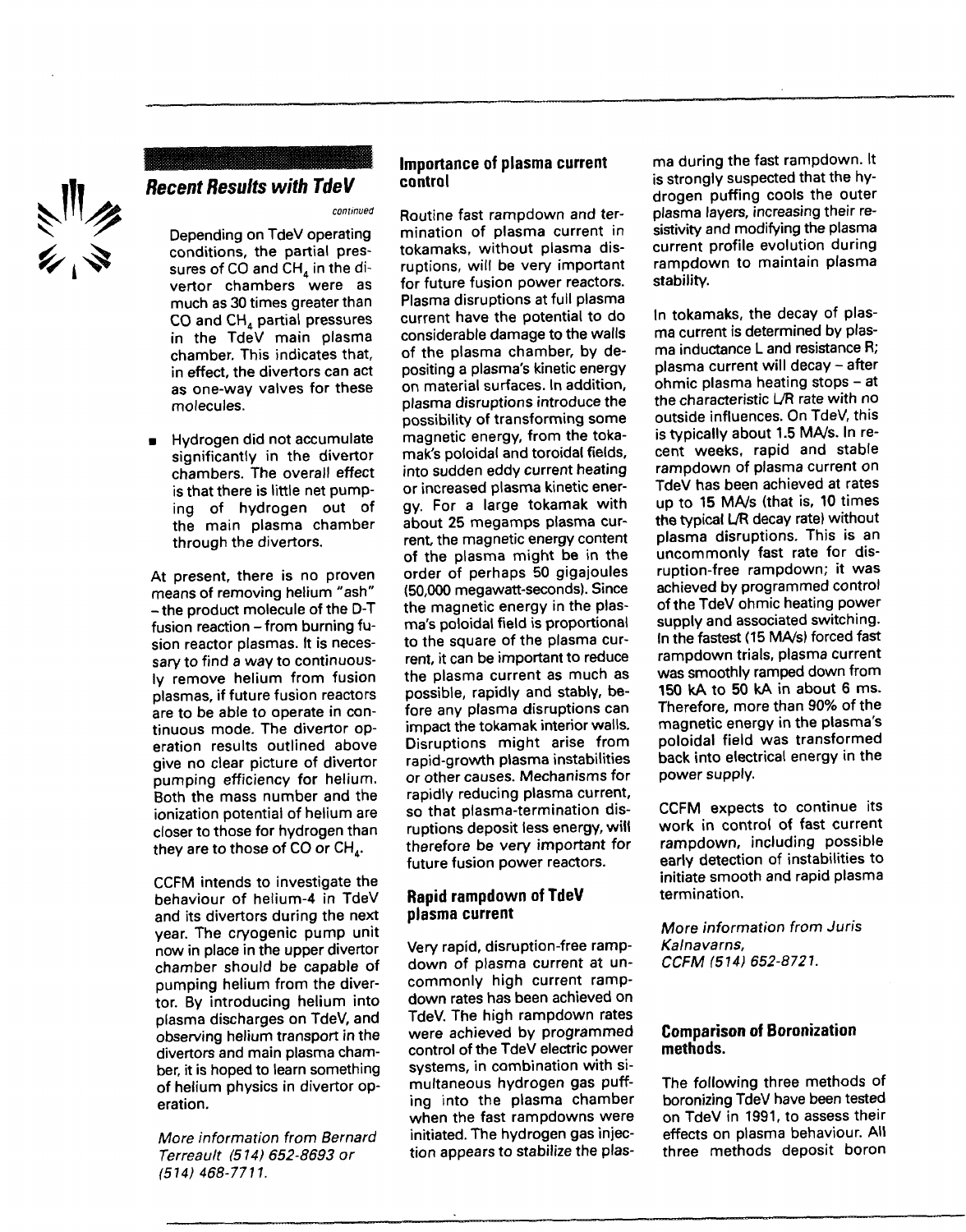atoms on the plasma chamber walls:

- **Gaseous discharge with Trimethyl Boron (TMB) gas.** Before a series of tokamak pulses, a glow discharge is maintained for a few hours in the plasma chamber after filling it with a mixture of TMB gas  $(B(CH_3)_3)$  and helium.
- **STB** - **Solid Target Boronization.** This entails insertion of a boronized carbon target, during the tokamak pulse, into the core plasma through the outer plasma scrape-off layer. Ablation of the boronized carbon introduces boron into the tokamak.

**• Fuelling with TMB Gas.** During a plasma discharge, only TMB gas is used as fuel.

All three methods produce similar beneficial effects on the plasma, though for different lengths of time. The main effects are a significant reduction of plasma oxygen levels, and consequent significant reductions in global resistivity of the plasma. As a result, maximum plasma discharge duration after a boronization method had been employed was almost two seconds, whereas without boronization the maximum pulse length had been about one second under a given set of operating conditions (divertors in operation - no plasma biasing).

The effects of the gaseous glow discharge boronization method lasted for about 500 plasma shots, during the experiments which followed the glow discharge boronization. Global plasma resistivity was initially reduced about 50% after the boronization. Gradually, the effects of the glow discharge boronization diminished until, after about 500 plasma shots, TdeV was behaving as before boronization.

STB and TMB fuelling both produced global plasma resistivity reductions of about 30%. After initiating either TMB or STB, the



**Diagram of internal components in the upgraded Tokamak** de **Varnnes, showing separatrix (broken line). Central axis of Tokamak is to the left.**

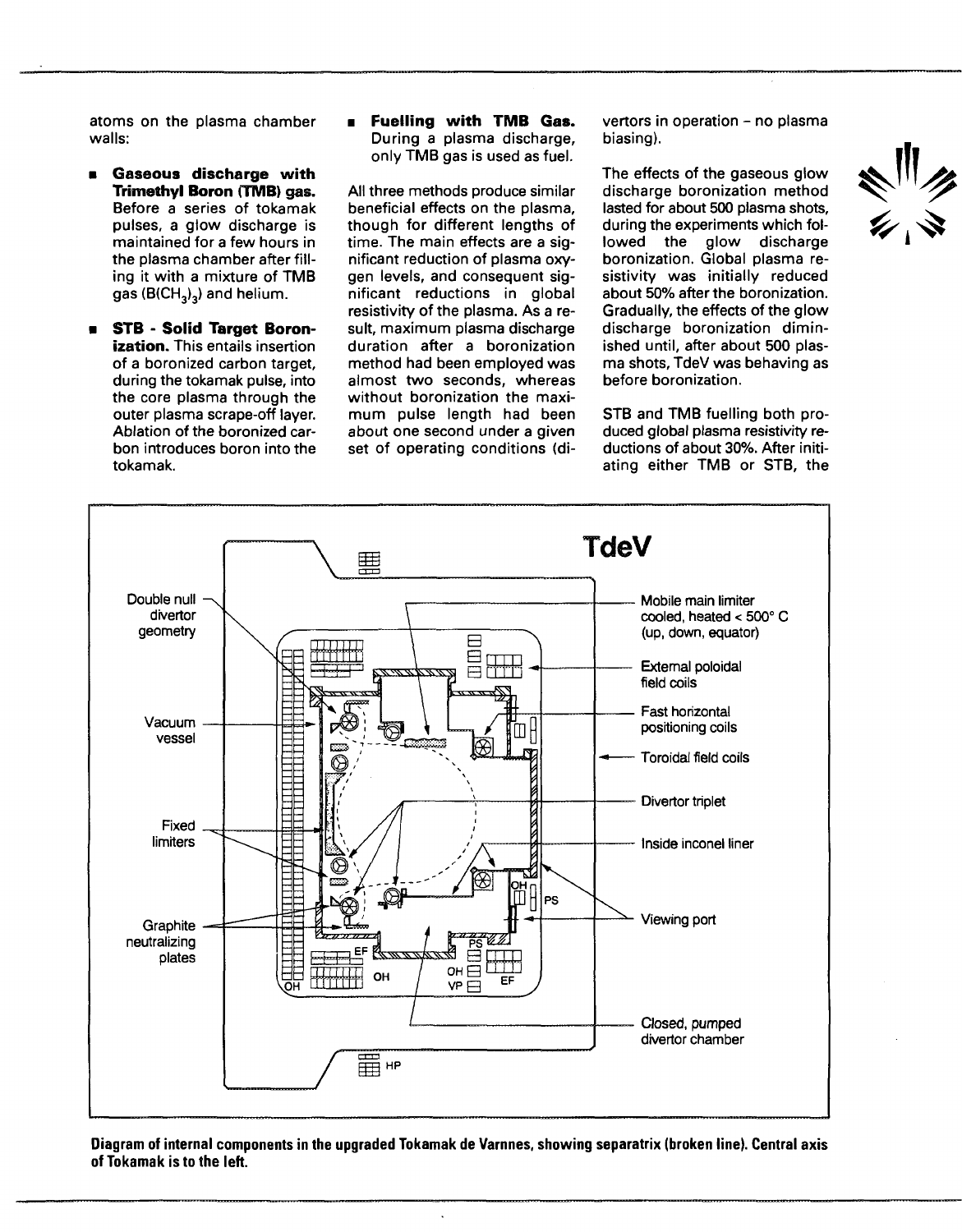effect increased gradually until after about  $5 - 10$  plasma shots. the full effects were observed. The effects were reproducibly maintained from shot to shot, as long as the particular method was being used in consecutive shots. After ceasing TMB or STB, the effects diminished after about 5-10 shots until, once more, the TdeV behaved as if unboronized. More information from Claude Boucher (514) 652-8710 or (514) 468-7753.

#### CONFERENCES

## **Albuquerque Tritium Conference**

Canada made a solid contribution to the Fourth Topical Meeting on Tritium Technology in Fission, Fusion and Isotope Applications, held in Albuquerque, New Mexico September 29 - October 4. The Meeting, sponsored by Los Alamos National Laboratory, was considered a resounding success by those attending. Canadians cochaired four of the eight sessions, and three Canadians - Bill Holtslander (NFP), Joan Miller (AECL) and Otto Kveton (CFFTP) - were members of the Meeting's organizing committees. Canadians presented 23 of the 172 papers presented at the Meeting.

Canada cemented its international tritium reputation by winning the prestigious Tritium Cup in the Meeting's International Tennis Tournament. Canada's tennis players prevailed over teams from Japan, Europe and the Cup's previous holders, the USA.

## **Fusion Seminar - Ottawa**

On October 24, the Fusion Sub-Committee of the Canadian Nuclear Association hosted, in Ottawa, a Seminar on Canadian Participation in World Fusion: Opportunities and Challenges. The 120 delegates who attended were from industry, governments,

universities and research centres across Canada. The Seminar was held to present an update on the scope and scale of world fusion R&D and the progress being made towards building sustainedburn, tritium-fuelled fusion reactors - the Next Step machines. The Seminar's speakers, from Canadian sites as well as from Europe and the USA, discussed the status of ITER and other advanced fusion projects, and outlined the scale of world fusion efforts.

Part of the Seminar's purpose was to inform those sectors of Canada's high technology infrastructure which have not participated in fusion so far, about the scale of the world fusion effort. Areas of opportunity to participate in fusion were discussed. Transfer of fusion technology to industry was another important theme of the Seminar. Speakers from companies such as MPB Technologies, Inc., which has a long history of fusion research and engineering, outlined their experience in supplying goods and services to the fusion market.

#### CCFM/TdeV

## **CCFM Annual Report**

Centre canadien de fusion magnétique (CCFM) has released for distribution its Annual Report for the year 1990. Much of 1990 was spent installing divertors and other important improvements on TdeV (Tokamak de Varennes). The Report summarizes this work and outlines salient experimental work performed after TdeV was recommissioned in September. A discussion of CCFM/ TdeV programs beyond 1991 is also given. The report is written in both French and English. Copies may be obtained by writing (letter or FAX) to Georges Wilson, Manager-Administration CCFM (See Contact Data).

### **JAERIALE**

# **Initial Cooperation Action**

In August, the first formal activities began under the 1991-1996 bilateral fusion cooperation agreement between Atomic Energy of Canada Limited (AECL) and the Japan Atomic Energy Research Institute (JAERI). AECL operates Canada's National Fusion Program (NFP). The 1991-1996 bilateral agreement, signed earlier this year, provides for greater cooperation in fusion than the previous bilateral agreements between AECL and JAERI. Under the umbrella of the enhanced bilateral agreement, each significant area of cooperation will be governed by an individual Implementing Agreement signed by both parties.

On August 23, Implementing Agreement No. 1 was signed. covering the exchange of personnel between Canadian and Japanese fusion sites. The current three-month attachment of Paul Gierszewski (of CFFTP) to work on breeder blanket engineering at JAERI, near Tokyo, is the first formal action under this Implementing Agreement.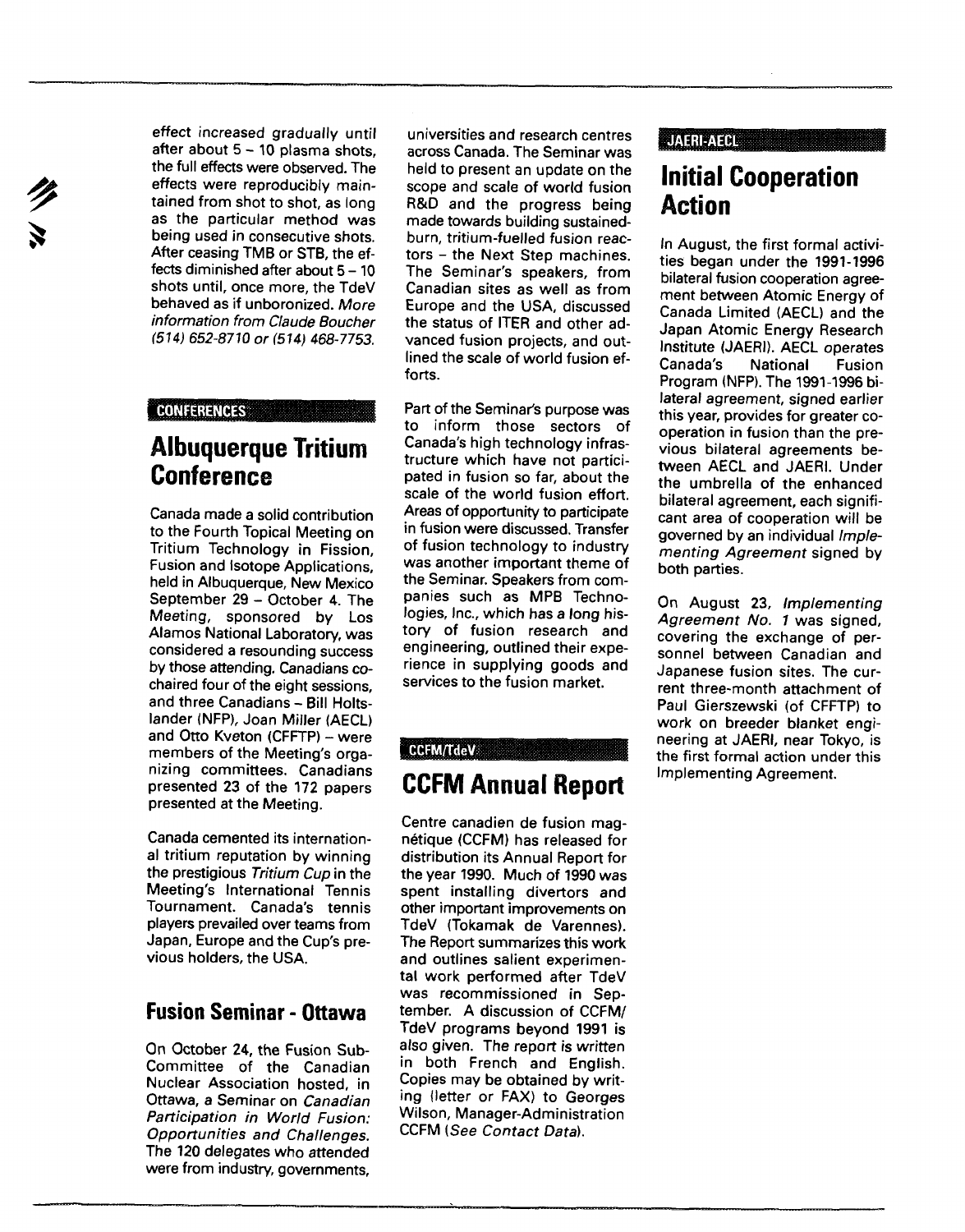#### **CFFTP**

# **Fusion Pilot Plant Study**

An informal five-agency working group, including the Canadian Fusion Fuels Technology Project (CFFTP) and four US institutions, has begun the Fusion Pilot Plant Study, to design a pilot plant for demonstrating electricity production technology with a fusion reactor.

Members of the working group are:

- **Example Power Associates** (FPA).
- CFFTP
- Massachusetts Institute of Technology (MIT).
- Ebasco Services, Inc.
- Oak Ridge National Laboratory (ORNL).

Dr. Stephen Dean of FPA (Gaithersburg, Maryland) is the study leader. MIT and ORNL are experienced fusion reactor design sites; Ebasco is a designer of commercial nuclear power plants and participated extensively in TFTR. The first meeting of the group was in April 1991 at MIT. Representing the institutions at meetings are:

**Dr. Stephen Dean;** President, FPA.

**Dr. Donald Dautovich;** Program Manager, CFFTP.

**Dr. Daniel Cohn;** Head, Fusion Systems Division, MIT.

**Dr. Charles Baker;** Associate Director for Technology, ORNL. **Dr. William Ellis;** Vice President, Advanced Systems Engineering, Ebasco.



"We think it's possible to demonstrate electric power generation technology with a working fusion pilot plant within 15-20 years," said Dr. Dean.

The chief objectives in ultimately building a fusion pilot plant would be to:

- Demonstrate production of high grade heat from fusion.
- Provide operational experience of fusion plants.
- Provide operational engineering data for design and construction of commercial fusion power plants.

Guidelines for a successful Fusion Pilot Plant, as currently envisaged by the group are:

- **•** Low capital cost.
- Short construction schedule.
- Small thermal power 500 megawatts or less.
- **Capacity to generate electric**
- power in the order of 100 megawatts.
- **F** High availability for extended run periods - several weeks at a time.
- Short design life less than ten full power years.
- **E** High confidence in safe operation.
- Use of reduced-activation materials as much as possible.

A Fusion Pilot Plant, the group believes, would provide operating experience of fusion plants that would be indispensable in designing and building the first generation of commercial fusion power plants.

The Pilot plant will be designed so that it could yield practical experience of:

- Sustained high grade heat production and extraction, requiring sustained high reactor operating temperatures.
- Control of a fusion power plant, including reactor control dynamics and operational

integration into a power grid. Maintenance issues and tech-

- niques. Operational fuel handling pro- $\blacksquare$
- cesses and fuel management. Safety and licensing issues
- and processes. Environmental impacts and benefits of a working fusion
- power plant. Waste management.  $\blacksquare$
- Power utility needs and preferences.

### **Role of CFFTP**

CFFTP's chief role is to provide the power utility viewpoint and tritium technology expertise during the study. This will be done by accessing Ontario Hydro engineering groups; the work will be assisted by Mr. W.G. Morison, former Vice President of Design and Construction Branch at Ontario Hydro. First-stage work is now in progress at CFFTP, to deliver data on fusion reactor design and performance requirements from a power utility standpoint. This includes data such as:

- Quantity and quality of steam for the electric power generators.
- Reactor control and trip requirements in response to power grid conditions.
- Licensing issues and criteria.
- Acceptable maintenance effort  $\blacksquare$ and cost.
- Emissions standards.  $\blacksquare$
- $\blacksquare$ Tritium requirements.
- Safety analysis.  $\blacksquare$

Participation in the Study is now an integral part of CFFTP's program strategy for the next five years. Donald Dautovich, CFFTP Program Manager said in October, "A commercial fusion power reactor has to meet power utility requirements. We believe, at CFFTP, that power utilities must be involved in reactor and plant design, if a fusion power plant is to be a practical success. The entire CFFTP program is  $-$  in the ul-